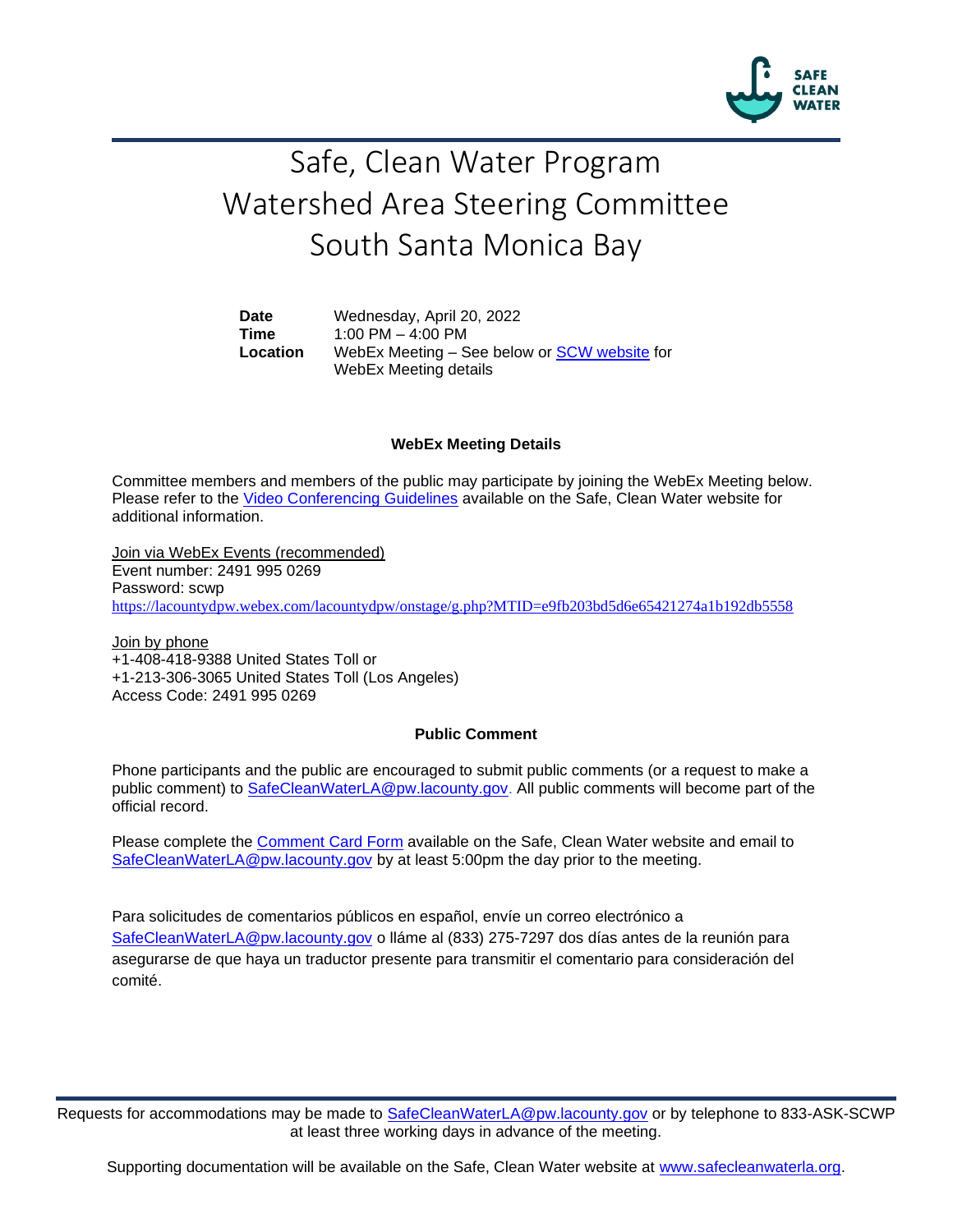

## Agenda:

- 1) Welcome and Introductions
- 2) Approval of Meeting Minutes from March 16, 2022
- 3) Committee Member and District Updates
- 4) Watershed Coordinator Updates
- 5) Public Comment Period
- 6) Discussion items:
	- a) Ex Parte Communication Disclosure
	- b) South Santa Monica Bay (SSMB) Project Prioritization and Selection Discussion for populating the FY2022-23 Stormwater Investment Plan (SIP) [\(SIP Tool](https://portal.safecleanwaterla.org/sip-tool/) & [SSMB Scoring Rubric\)](https://safecleanwaterla.org/wp-content/uploads/2022/02/SSMB-Scoring-Rubric-FY22-23.pdf)
		- i) Infrastructure Program (IP)
			- [Hermosa Beach Multi-Benefit Parking Lot Greening Project \(Lot D\)](https://portal.safecleanwaterla.org/projects-module-api/api/reportdownload/pdf/13/251) *Hermosa Beach*
			- [Fulton Playfield Multi-Benefit Infiltration Project](https://portal.safecleanwaterla.org/projects-module-api/api/reportdownload/pdf/13/258) *City of Redondo Beach*
			- [Downtown Lomita Multi-Benefit Stormwater Project](https://portal.safecleanwaterla.org/projects-module-api/api/reportdownload/pdf/13/260) *City of Lomita*
			- West Rancho Dominguez [San Pedro Street Green Improvement](https://portal.safecleanwaterla.org/projects-module-api/api/reportdownload/pdf/13/259) *Los Angeles County Public Works*
			- [Machado Lake Ecosystem Rehabilitation \(MLER\) Operations and Maintenance](https://portal.safecleanwaterla.org/projects-module-api/api/reportdownload/pdf/13/269) *City of Los Angeles Sanitation and Environment*
		- ii) Technical Resource Program (TRP)
			- [City of Lawndale Southern Revitalization Project](https://portal.safecleanwaterla.org/projects-module-api/api/reportdownload/pdf/55/64) *City of Lawndale*
			- [Darby Park Multi-Benefit Project](https://portal.safecleanwaterla.org/projects-module-api/api/reportdownload/pdf/55/63) *City of Inglewood*
		- iii) Scientific Studies (SS)
			- [Microplastics in LA County Stormwater](https://portal.safecleanwaterla.org/projects-module-api/api/reportdownload/pdf/21/51) *Dr. Andrew Gray, University of Riverside*
			- [Rebuilding Soils for Effective Nature-based Solutions](https://portal.safecleanwaterla.org/projects-module-api/api/reportdownload/pdf/21/47) *TreePeople*
			- [Community Garden Stormwater Capture Investigation](https://portal.safecleanwaterla.org/projects-module-api/api/reportdownload/pdf/21/52) *Los Angeles Community Garden Council*
			- [Regenerate LA: Nature-Based Solutions for Community Parks](https://portal.safecleanwaterla.org/projects-module-api/api/reportdownload/pdf/21/55) *Kiss the Ground*
- 7) Public Comment Period

Requests for accommodations may be made to [SafeCleanWaterLA@pw.lacounty.gov](mailto:SafeCleanWaterLA@pw.lacounty.gov) or by telephone to 833-ASK-SCWP at least three working days in advance of the meeting.